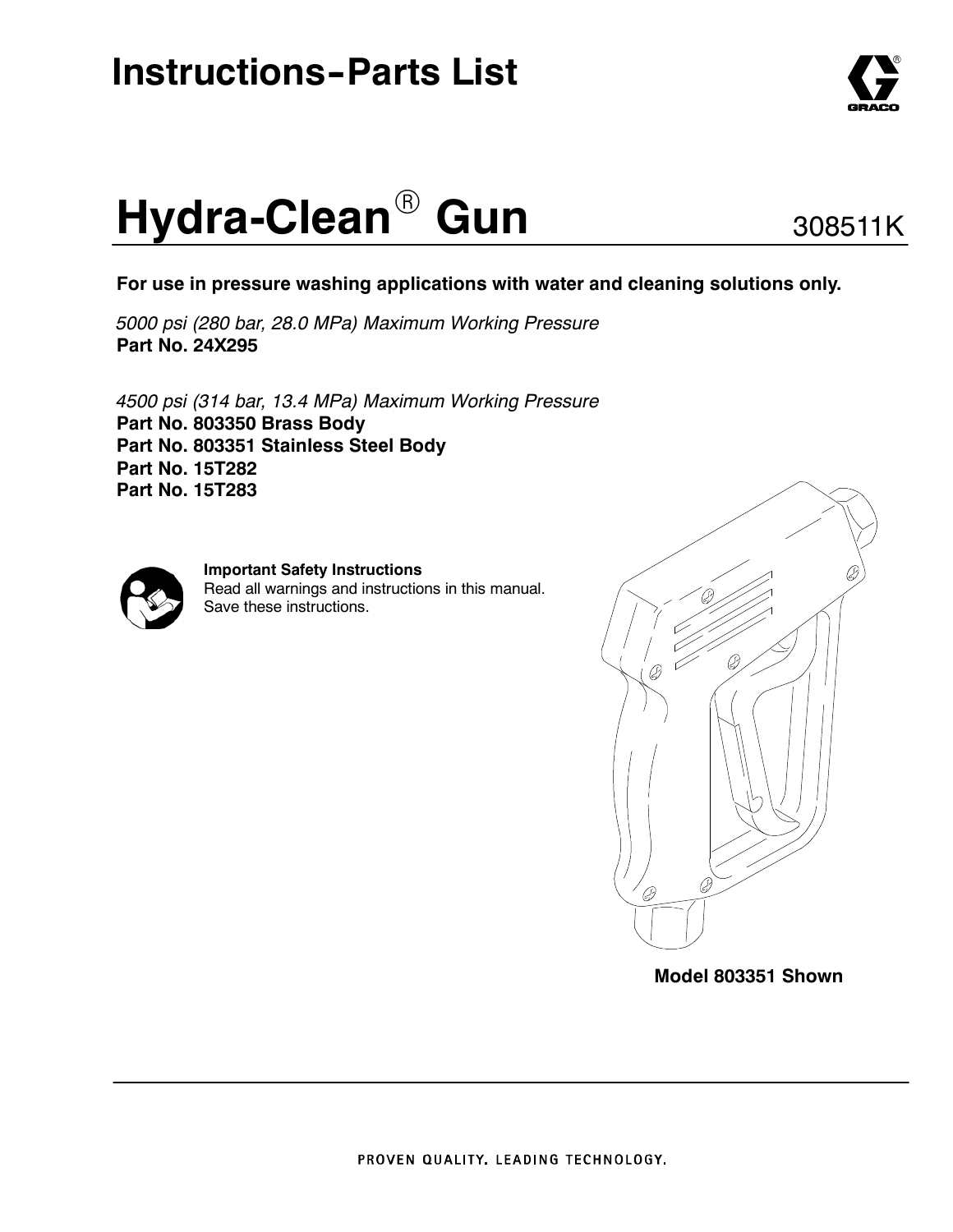# **Table of Contents**

# **Symbols**

#### **Warning Symbol**

### **WARNING**

This symbol alerts you to the possibility of serious injury or death if you do not follow the instructions.

#### **Caution Symbol**

### **CAUTION**

This symbol alerts you to the possibility of damage to or destruction of equipment if you do not follow the instructions.

# **WARNING**



#### **EQUIPMENT MISUSE HAZARD**

Equipment misuse can cause the equipment to rupture or malfunction and result in serious injury.

- This equipment is for professional use only.
- Read all instruction manuals, tags, and labels before operating the equipment.
- Use the equipment only for its intended purpose. If you are not sure, call your Graco distributor.
- Do not alter or modify this equipment.
- Check equipment daily. Repair or replace worn or damaged parts immediately.
- **•** Do not exceed the maximum working pressure stated on the equipment or in the Technical Data for your equipment. Do not exceed the maximum working pressure of the lowest rated component in your system.
- Use fluids and solvents which are compatible with the equipment wetted parts. Refer to the Tech**nical Data** section of all equipment manuals. Read the fluid and solvent manufacturer's warnings.
- Handle hoses carefully. Do not pull on hoses to move equipment.
- Route hoses away from traffic areas, sharp edges, moving parts, and hot surfaces. Do not expose Graco hoses to temperatures above 66°C (150°F) or below -40°C (-40°F).
- Wear hearing protection when operating this equipment.
- Do not move or lift pressurized equipment.
- Comply with all applicable local, state, and national fire, electrical, and safety regulations.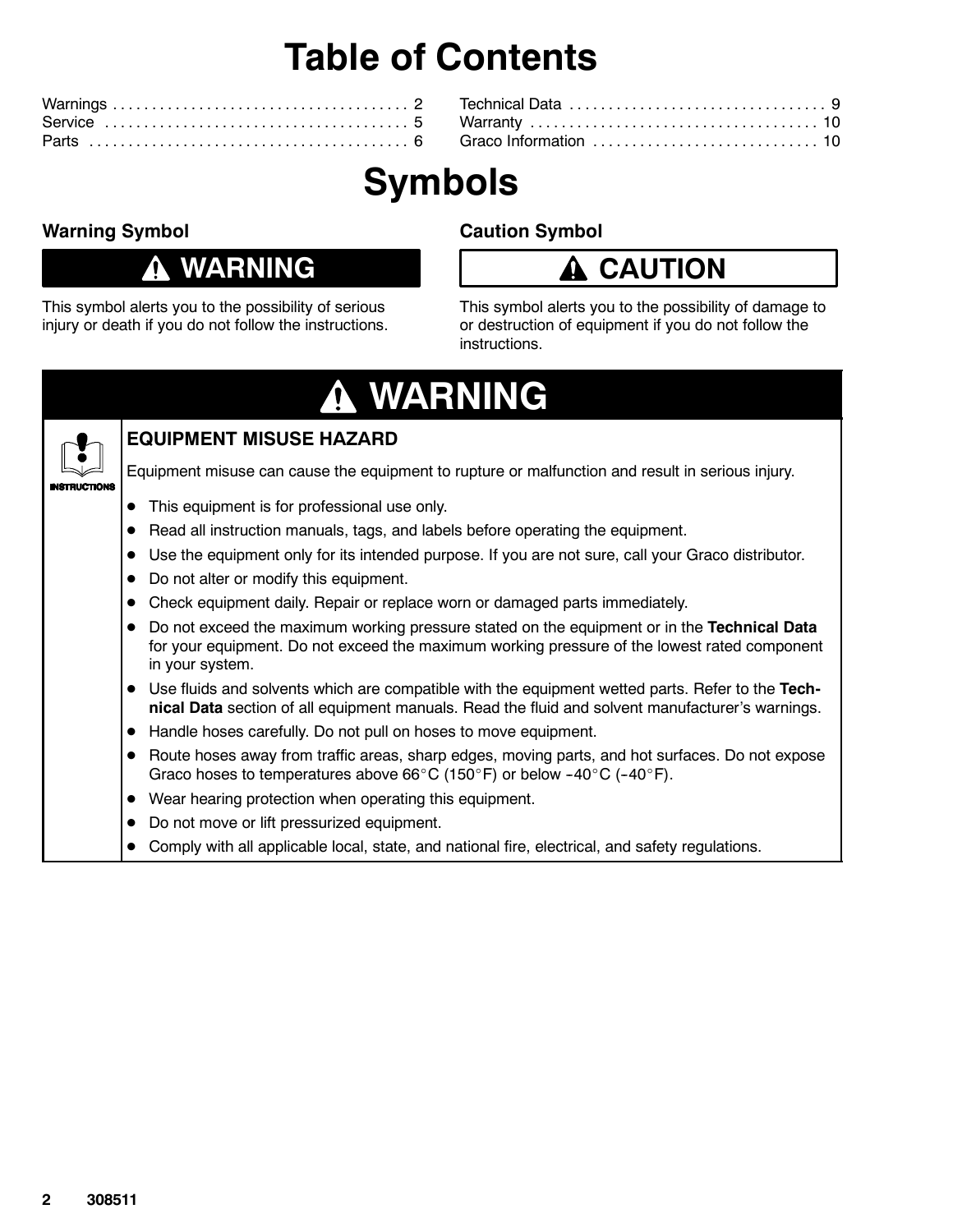# **WARNING**

|   | <u>TENNISY</u>                                                                                                                                                                                                                                 |
|---|------------------------------------------------------------------------------------------------------------------------------------------------------------------------------------------------------------------------------------------------|
|   | <b>SKIN INJECTION HAZARD</b>                                                                                                                                                                                                                   |
|   | Spray from the gun/valve, leaks or ruptured components can inject fluid into your body and cause ex-<br>tremely serious injury, including the need for amputation. Fluid splashed in the eyes or on the skin can<br>also cause serious injury. |
|   | Fluid injected into the skin might look like just a cut, but it is a serious injury. Get immediate<br>surgical treatment.                                                                                                                      |
|   | Do not point the gun at anyone or at any part of the body.                                                                                                                                                                                     |
|   | Do not put your hand or fingers over the spray tip/valve nozzle.                                                                                                                                                                               |
|   | Do not stop or deflect leaks with your hand, body, glove or rag.                                                                                                                                                                               |
|   | Do not "blow back" fluid; this is not an air spray system.<br>$\bullet$                                                                                                                                                                        |
|   | Always have the tip guard and the trigger guard on the gun/valve when spraying/dispensing.<br>$\bullet$                                                                                                                                        |
|   | Be sure the gun trigger safety operates before spraying.<br>$\bullet$                                                                                                                                                                          |
|   | Lock the gun trigger safety when you stop spraying.                                                                                                                                                                                            |
|   | Follow the Pressure Relief Procedure on page 4 if the spray tip clogs and before cleaning,<br>checking or servicing the equipment.                                                                                                             |
|   | Tighten all fluid connections before operating the equipment.<br>$\bullet$                                                                                                                                                                     |
|   | Check the hoses, tubes, and couplings daily. Replace worn, damaged, or loose parts immediately.<br>Permanently coupled hoses cannot be repaired; replace the entire hose.                                                                      |
|   | <b>FIRE AND EXPLOSION HAZARD</b>                                                                                                                                                                                                               |
|   | Improper grounding, poor ventilation, open flames or sparks can cause a hazardous condition and re-<br>sult in a fire or explosion and serious injury.                                                                                         |
|   | If there is any static sparking or you feel an electric shock while using this equipment, stop spray-<br>ing/dispensing immediately. Do not use the equipment until you identify and correct the problem.                                      |
|   | Provide fresh air ventilation to avoid the buildup of flammable fumes from solvents or the fluid<br>being sprayed/dispensed.                                                                                                                   |
|   | Keep the spray/dispense area free of debris, including solvent, rags, and gasoline.                                                                                                                                                            |
|   | Before operating this equipment, electrically disconnect all equipment in the spray/dispense area.                                                                                                                                             |
|   | Before operating this equipment, extinguish all open flames or pilot lights in the spray/dispense<br>area.                                                                                                                                     |
|   | Do not smoke in the spray/dispense area.                                                                                                                                                                                                       |
|   | Do not turn on or off any light switch in the spray/dispense area while spraying/dispensing or while<br>operating if fumes are present.                                                                                                        |
|   | Do not operate a gasoline engine in the spray/dispense area.                                                                                                                                                                                   |
|   | <b>TOXIC FLUID HAZARD</b>                                                                                                                                                                                                                      |
| A | Hazardous fluid or toxic fumes can cause serious injury or death if splashed in the eyes or on the skin,<br>inhaled, or swallowed.                                                                                                             |
|   | Know the specific hazards of the fluid you are using.                                                                                                                                                                                          |
|   | Store hazardous fluid in an approved container. Dispose of hazardous fluid according to all local,<br>state and national guidelines.                                                                                                           |
|   | Always wear protective eyewear, gloves, clothing and respirator as recommended by the fluid and                                                                                                                                                |

solvent manufacturer.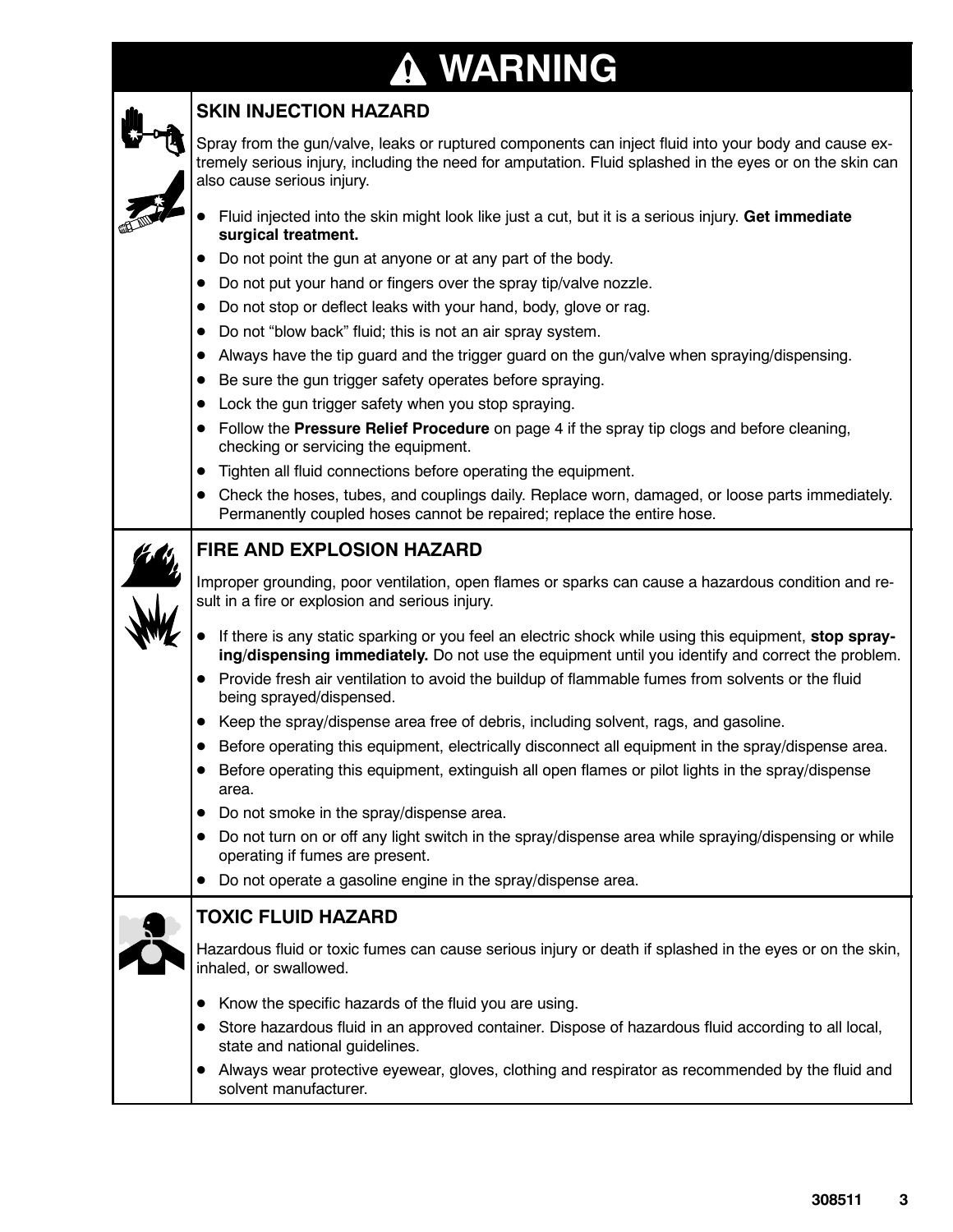# **Operation**

#### **Pressure Relief Procedure**

### **WARNING**



The system pressure must be manually relieved to prevent the system from starting or spraying accidentally. Fluid

under high pressure can be injected through the skin and cause serious injury. To reduce the risk of an injury from injection, splashing fluid, or moving parts, follow the **Pressure Relief Procedure** whenever you:

- are instructed to relieve the pressure,
- stop spraying,
- check or service any of the system equipment,
- or install or clean the spray tip.
- 1. Engage the gun trigger safety latch.
- 2. Turn the gas engine or electric motor off.
- 3. On a gas engine, remove the ignition cable from the spark plug. On electric powered equipment, disconnect the power supply. On air powered equipment, disconnect the air supply.
- 4. Shut off the water supply.
- 5. Disengage the gun trigger safety latch and trigger the gun to relieve pressure. Then, engage the safety latch again.
- 6. If you are not going to use a gasoline powered pressure washer again before storing it (even overnight) or transporting it, close the fuel shutoff valve.

#### **Trigger Safety Latch**

Always engage the gun safety latch whenever you stop cleaning, even for a moment. The latch must be pulled fully up to make the gun inoperative. Failure to properly set the safety latch can result in accidental triggering of the gun. See Fig. 1.



#### **TRIGGER SAFETY LATCH SHOWN ENGAGED**



**TRIGGER SAFETY LATCH SHOWN DISENGAGED**

**Fig. 1**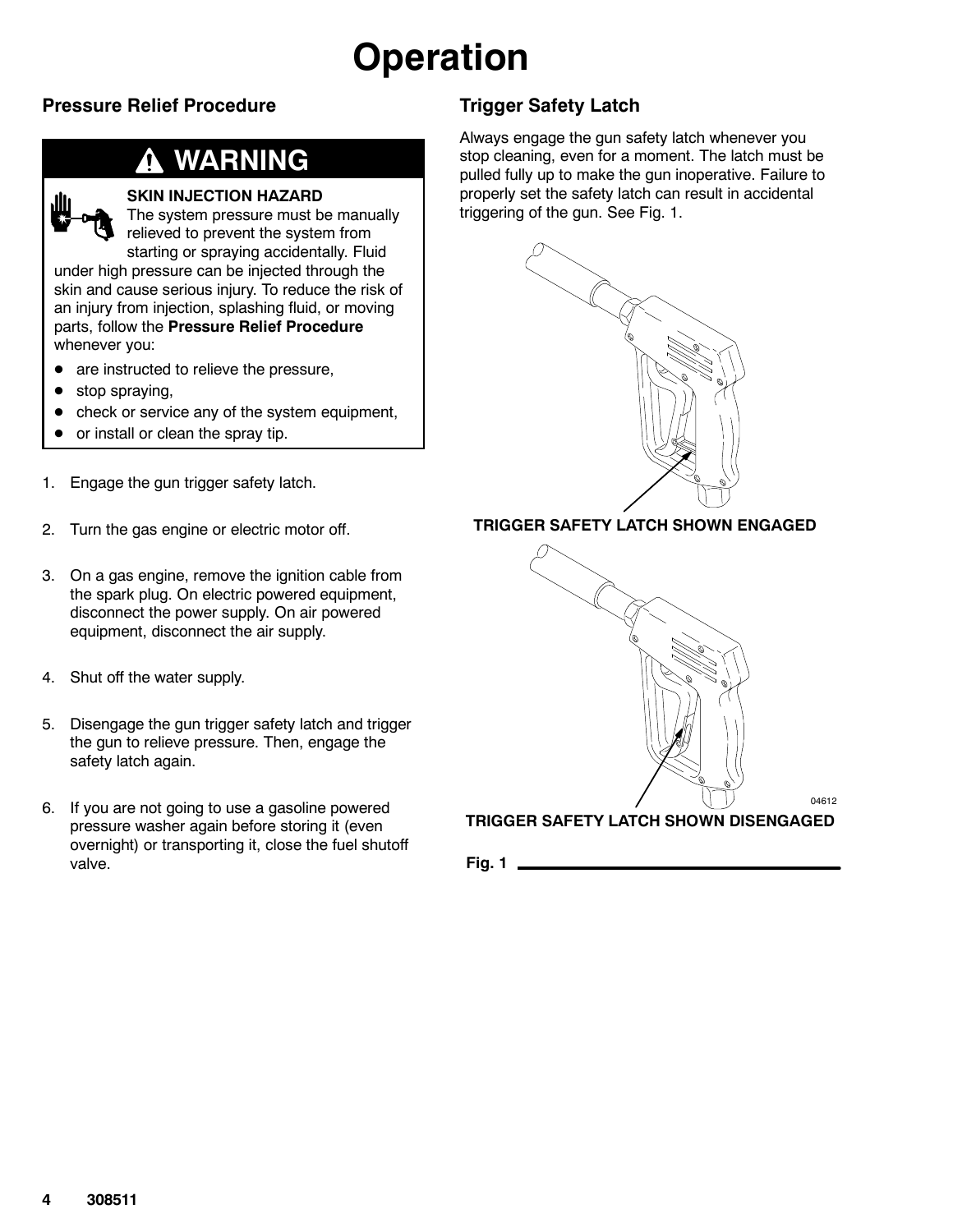# **Service**

### **WARNING**

To reduce the risk of serious injury whenever you are instructed to relieve pressure, always follow the **Pressure Relief Procedure** on page 4.

**NOTE:** The number in parentheses in the text correspond to those on the Parts Drawings on pages 6 through 9.

#### **Valve Replacement**

#### **Models 803350, 803351, 15T282, and 15T283**

- 1. Remove the screws that hold the left hand sideplate (1) and the right hand sideplate (23) together. Separate the two sideplates. Remove the assembled parts from the inside of the gun.
- 2. Press the trigger pin out of the valve body (14) and remove the trigger (3).
- 3. Clamp the valve body in a vise.
- 4. Unscrew the plug (16), and the retaining nut (7) from the valve body (14).
- 5. Remove the washer (17), spring (18), ball (19), o-ring (21), seat (20), rod (10), backup ring (8), and o-ring (9) from the valve body.
- 6. To install the new valve:
	- a. Install the o-ring (21) on the seat (20). Grease the o-ring. Push the seat (and o-ring) into the valve body (14) from the back side. (The seat must be installed with the chamfered seat being put into the valve body facing the ball.)
- b. Drop the ball (19) into the valve body (on top of the previously installed seat). Drop the spring (18) on top of the ball.
- c. Install a new washer (17) on the plug (16). Screw the plug into the valve body and tighten securely.
- d. Install an o-ring (9) into the valve body and backup ring (8) on the retaining nut (7). Grease the o-ring. Grease the outside of the rod (10) and install through the center of the retaining nut. The rod must be installed with the rounded end out toward the trigger.
- e. Screw the actuator nut into the valve body and tighten securely.
- 7. Reinstall the trigger.
- 8. Reassemble the left hand sideplate and right hand sideplate with the seven screws.

#### **Valve Body Replacement**

- 1. Follow steps 1-5 under Valve Replacement.
- 2. Remove the outlet (4) and inlet (13) from the valve body (14). Remove the plug (15) from the valve body.
- 3. Install the plug (15) into the valve body using pipe thread sealant on the threads. Tighten the plug securely.
- 4. Install an outlet (4) and inlet (13) into the valve body using pipe thread sealant on the threads. TIghten both securely.
- 5. Follow steps 6-8 under Valve Replacement.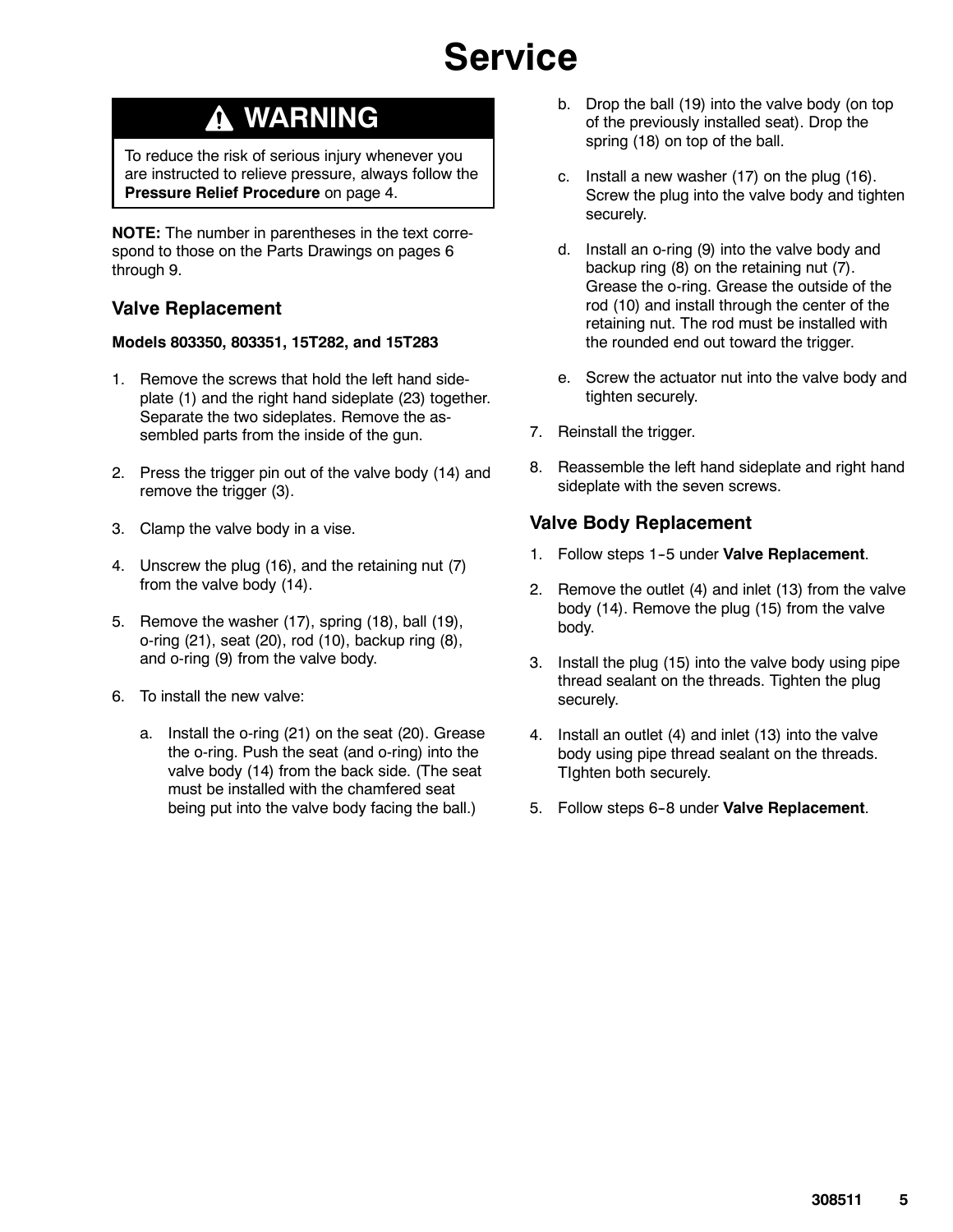

|          |                          |                 |          |            | 8042A              |                                                                 |
|----------|--------------------------|-----------------|----------|------------|--------------------|-----------------------------------------------------------------|
| Part No. | <b>Description</b>       | Qty.            | No.      | Part No.   | <b>Description</b> | Qty.                                                            |
|          |                          |                 |          |            |                    |                                                                 |
|          |                          |                 |          |            |                    |                                                                 |
| 803357   | <b>TRIGGER</b>           |                 | 16       | 803365     | PLUG               |                                                                 |
| 803358   | TUBE, outlet             |                 | $17*$    |            | <b>WASHER</b>      |                                                                 |
| 803359   | <b>STRIKER</b>           |                 | 18       | 803353     | <b>SPRING</b>      |                                                                 |
| 803360   | NUT, retaining, actuator |                 | $19*$    |            | <b>BALL, SST</b>   |                                                                 |
|          | RING, backup             |                 | $20*$    |            | <b>SEAT</b>        |                                                                 |
|          | O-RING                   |                 | $21*$    |            | O-RING             |                                                                 |
|          | <b>ROD</b>               |                 | 22       |            | SCREW, m3.5 x 18   |                                                                 |
| 803354   | <b>PIN</b>               |                 | 23       | 803369     | SIDEPLATE, right   |                                                                 |
| 803361   | LATCH, trigger           |                 |          |            |                    |                                                                 |
| 803362   | TUBE, inlet              |                 | $^\star$ |            |                    |                                                                 |
| 803363   | <b>HOUSING</b>           |                 |          |            |                    |                                                                 |
|          | 803355                   | SIDEPLATE, left |          | Ref.<br>15 | 803364             | <b>PLUG</b><br>Theses parts are available in Repair Kit 803352. |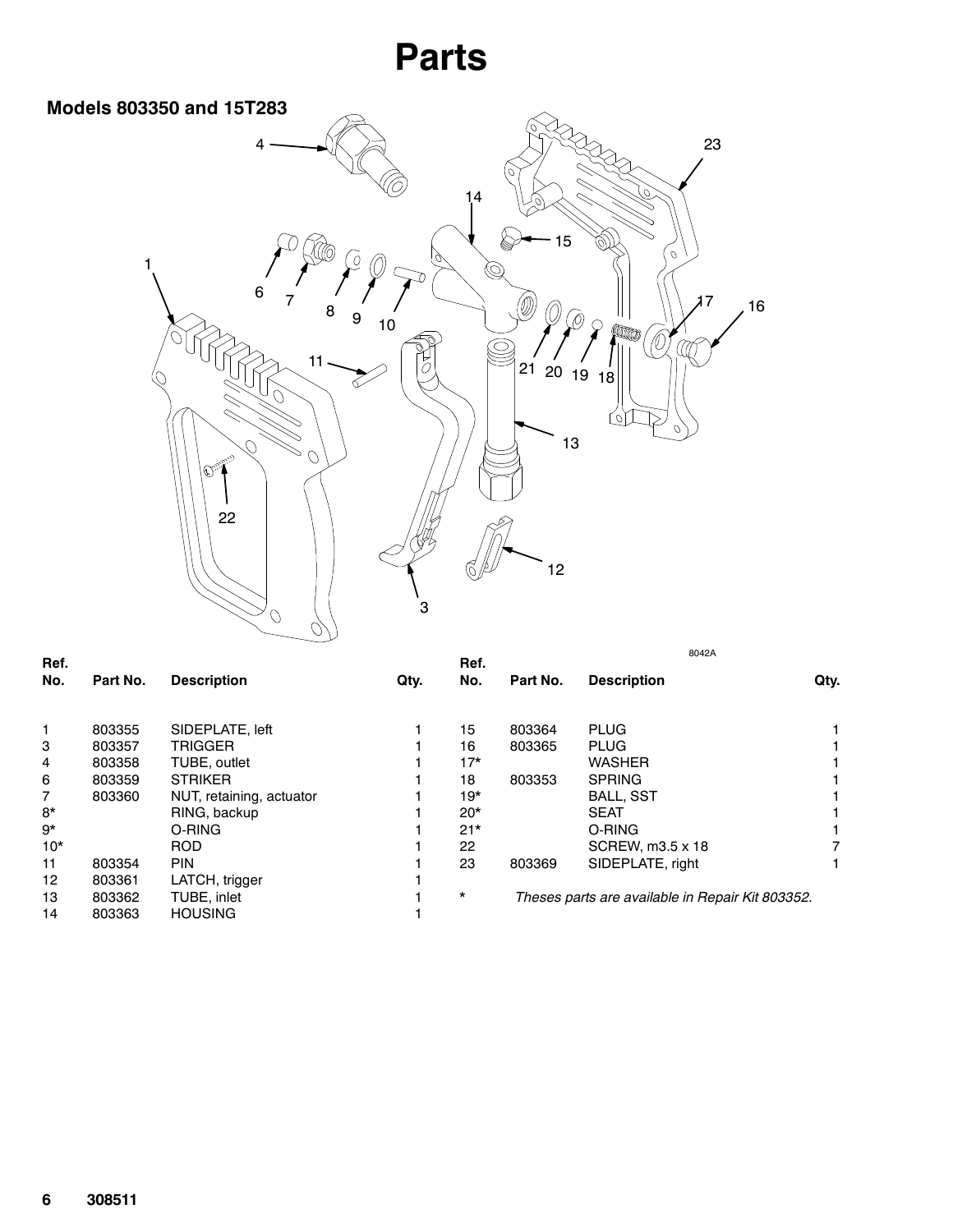#### **Models 803351 and 15T282**



| Ref.  |          |                          |      | Ref.     |          |                                                  |      |
|-------|----------|--------------------------|------|----------|----------|--------------------------------------------------|------|
| No.   | Part No. | <b>Description</b>       | Qty. | No.      | Part No. | <b>Description</b>                               | Qty. |
|       |          |                          |      |          |          |                                                  |      |
| 1     | 803384   | SIDEPLATE, left          |      | 16       | 803382   | <b>PLUG</b>                                      |      |
| 3     | 803357   | <b>TRIGGER</b>           |      | $17*$    |          | <b>WASHER</b>                                    |      |
| 4     | 803379   | TUBE, outlet             |      | 18       | 803353   | <b>SPRING</b>                                    |      |
| 5     | 803354   | PIN.                     |      | $19*$    |          | <b>BALL, SST</b>                                 |      |
| 6     | 803359   | <b>STRIKER</b>           |      | $20*$    |          | <b>SEAT</b>                                      |      |
| 7     | 803374   | NUT, retaining, actuator |      | $21*$    |          | O-RING                                           |      |
| $8*$  |          | RING, backup             |      | 22       | 803372   | FITTING, outlet                                  |      |
| 9*    |          | O-RING                   |      | 23       | 803369   | SIDEPLATE, right                                 |      |
| $10*$ |          | <b>ROD</b>               |      | 24       |          | SCREW, m3.5 x 18                                 |      |
| 12    | 803361   | LATCH, trigger           |      | 25       | 803378   | FITTING, inlet                                   |      |
| 13    | 803377   | TUBE, inlet              |      |          |          |                                                  |      |
| 14    | 803380   | <b>HOUSING</b>           |      | $^\star$ |          | Theses parts are available in Repair Kit 803352. |      |
| 15    | 803381   | <b>PLUG</b>              |      |          |          |                                                  |      |
|       |          |                          |      |          |          |                                                  |      |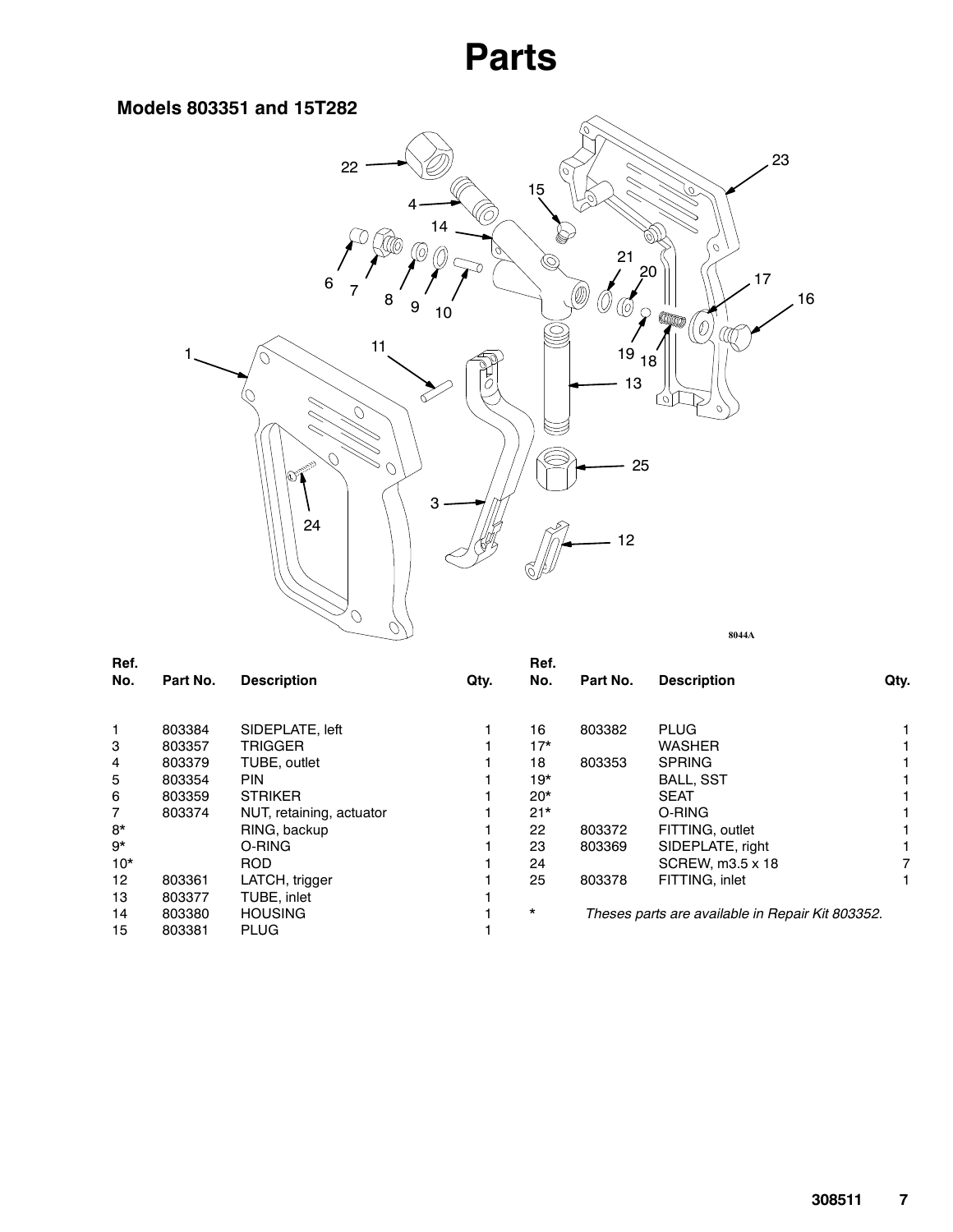#### **Models 247879 and 17B529**



| Ref.<br>No.    | Part No. | <b>Description</b>            | Qty. |
|----------------|----------|-------------------------------|------|
| $2*$           | 15R579   | COUPLER, 1/4-18 to 1/4 QD SST |      |
| 3              | 15T279   | GUN, wand, SST, 32 in.        |      |
| $\overline{4}$ |          | SLEEVE, safety, 18 in.        |      |
| 5              |          | HANDLE, wand                  |      |
| 6              |          | GUN, spray                    |      |
|                | 15T283   | (for Model 247879)            |      |
|                | 24X295   | (for Model 17B529)            |      |

| пс.<br>No.  | Part No.           | <b>Description</b>                                                     | Qtv. |
|-------------|--------------------|------------------------------------------------------------------------|------|
| $7^{\star}$ | C <sub>20483</sub> | FITTING, nipple, hex                                                   |      |
| $R^*$       | 15R397             | FITTING, quick release,                                                |      |
|             |                    | <b>SST 3/8-18 NPT</b>                                                  |      |
| 9           |                    | SLEEVE, safety, 9 in.                                                  |      |
| $\star$     |                    | These parts are available in Stainless Steel<br>Connection Kit 247880. |      |

2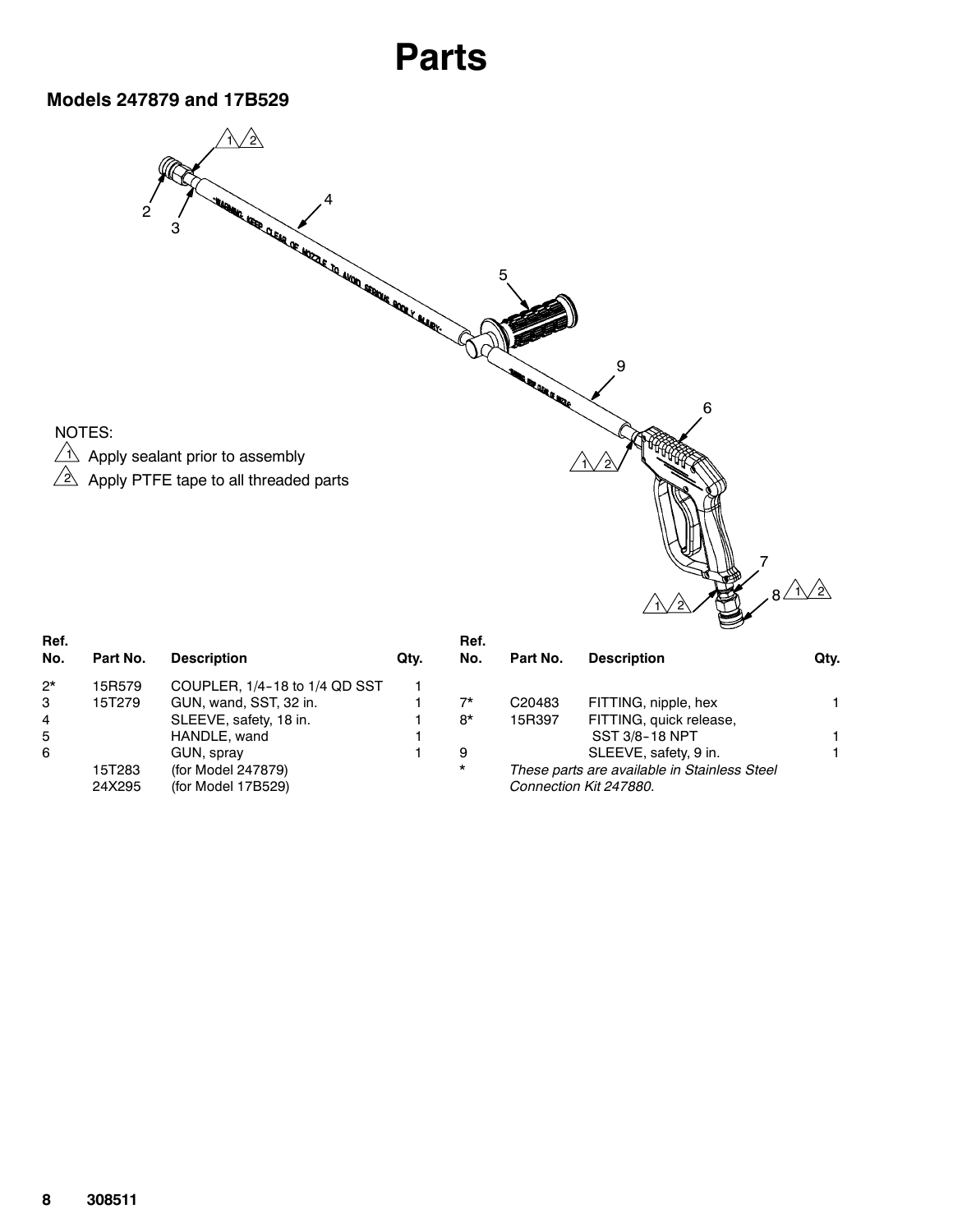#### **Model 24X295**



9147A

| Ref.<br>No. | Part No. | Description                 | Qty. |
|-------------|----------|-----------------------------|------|
| $\star$     | 24X295   | GUN, spray<br>sold complete |      |

### **Technical Data**

|                        | Models 803350 and<br>15T283                                                | <b>Model 247879</b>                                                      | <b>Models 803351</b><br>and 15T282                         | <b>Model 24X295</b>                                                    | 17B529                                                       |
|------------------------|----------------------------------------------------------------------------|--------------------------------------------------------------------------|------------------------------------------------------------|------------------------------------------------------------------------|--------------------------------------------------------------|
| Weight                 | 1.7 lb $(0.8 \text{ kg})$                                                  | 4.35 lb (2.0 kg)                                                         | 1.9 lb $(0.9 \text{ kg})$                                  | 1.2 lb $(0.5 \text{ kg})$                                              | 3.85 lb. (1.7 kg)                                            |
| <b>Dimensions</b>      | $8.0 \times 7.3 \times 1.3$ in.<br>$(203 \times 185 \times 33 \text{ mm})$ | $42.5 \times 9.3 \times 2.5$ in.<br>$(1080 \times 236 \times 64)$<br>mm) | $8.9 \times 5.8 \times 1.3$ in.<br>(226 x 147 x 33)<br>mm) | $8.0 \times 7.3 \times 1.3$ in.<br>$(203 \times 185 \times 33)$<br>mm) | 42.5 x 9.3 x 2.5 in.<br>$(1080 \times 236 \times 64)$<br>mm) |
| <b>Fluid Outlet</b>    | $1/4$ npt                                                                  | $1/4$ QD                                                                 | $1/4$ npt                                                  | $1/4$ npt                                                              | $1/4$ QD                                                     |
| <b>Fluid Inlet</b>     | $3/8$ npt                                                                  | 3/8 QD                                                                   | $3/8$ npt                                                  | $3/8$ npt                                                              | 3/8 QD                                                       |
| Wetted<br><b>Parts</b> | Buna-N, PTFE,<br><b>Brass, Stainless</b><br>Steel                          | Buna-N, PTFE,<br><b>Brass, Stainless</b><br>Steel                        | Buna-N, PTFE,<br><b>Stainless Steel</b>                    | Buna-N, PTFE,<br><b>Brass, Stainless</b><br>Steel                      | Buna-N, PTFE,<br><b>Brass, Stainless</b><br>Steel            |